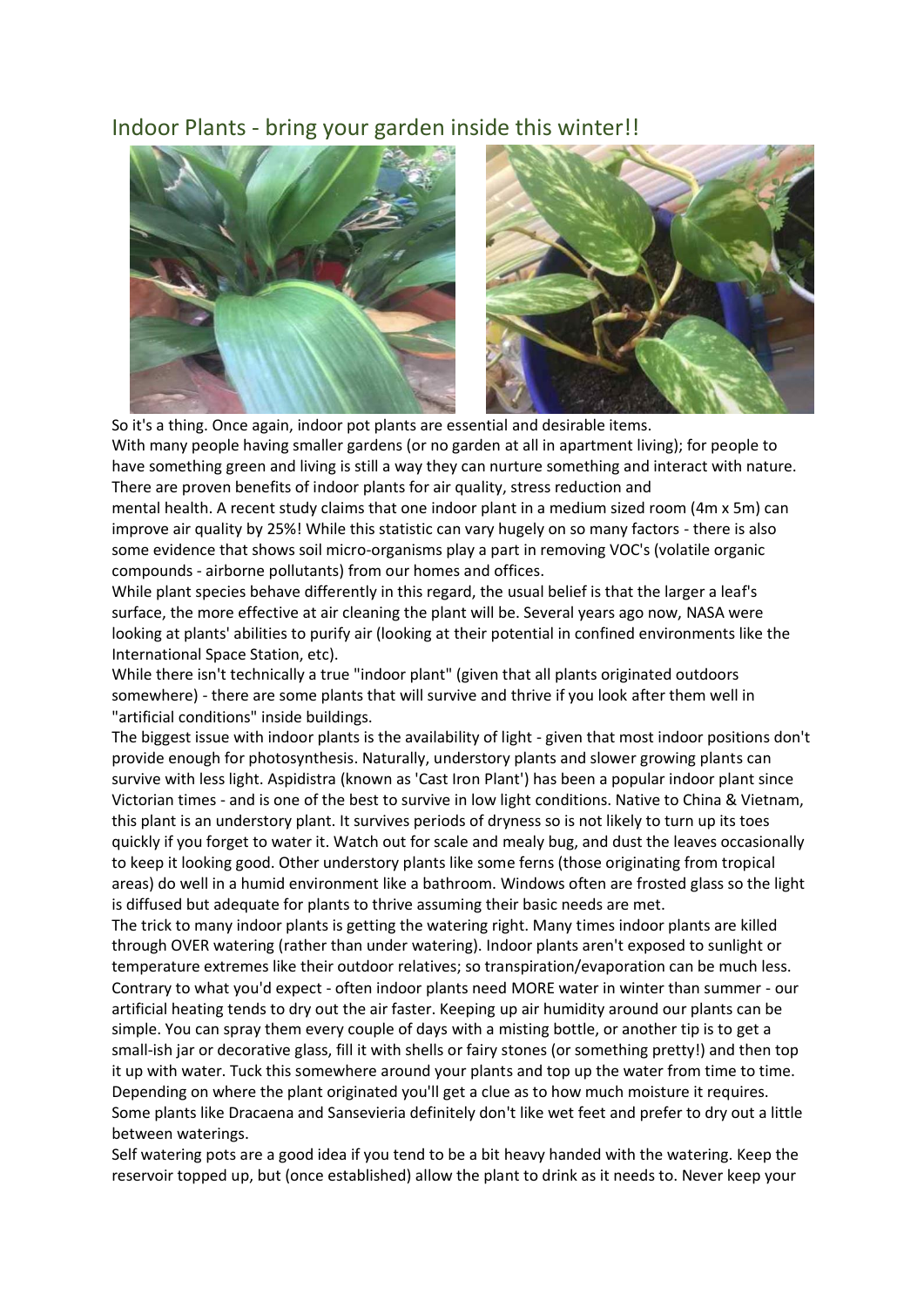indoor plants sitting in a saucer of water, as it will cause water-logging and death of most plants. If the outside edge (leaf margins) of your plants is going soft and browning off, this is usually a sign you're over watering. If you notice small little flies around your indoor plants - these are fungus gnats; and they're usually another sign that soil is being kept too damp. They won't harm your plant, but are attracted to rotting organic matter in your potting soil. Allowing the surface of the pots to dry out between watering will stop them - as they breed in the top layer of damp soil. (Again - self watering pots are good for preventing this!) If you have an infestation, one of the best ways to deal with them is place a small dish of balsamic vinegar or wine near the pot plant. They will be attracted to the fermented scent and kamikaze into it. A dusting of diatomaceous earth could also be useful on the soil surface. Avoid the temptation to slop your tea leaves or coffee grinds onto your indoor pot plants as this promotes the fungus gnats too. Make sure your indoor plants are kept out of temperature extremes like beneath aircon vents, away from heaters, direct heat through windows, etc. A hot OR cold draft is not going to do them much good.

Dust is another issue with indoor plants. Accumulation of dust can clog plant leaf openings and can (in extreme cases!) affect the ability of plants to photosynthesise. Wipe down the leaves from time to time with a damp cloth (water only!) or a little eco oil to give them a bit of a shine. Another good trick is to put them out in rain showers for a short while. It will freshen up the leaves, soak the soil and perk them up! Just remember not to leave them outdoors for too long if the overnight temperatures are very cold & if the plant has been coddled somewhere sheltered indoors - the shock won't be kind to the plant.

Many plants not considered usual for indoor plants can be

given a short spell indoors (from a few days to months - depending on hardiness). You can bring in things when in flower, or your favourite succulent bowl - for a short while at least, so you get to enjoy them. Another trick is when buying certain plants - buy TWO! You can swap them over and spell them outdoors for a while; keeping them on rotation.

Just remember if you move an indoor plant outside for a "holiday" - never stick it out in the direct sun or in brutal conditions (extreme temperature days). Keep your indoor plants (when outdoors) in good indirect light - under a patio or a tree is ideal; as long as it isn't too dark.

The biggest pest issue with indoor plants is usually mealy bug or scale insects. Both are best treated with eco oil - but if infestations are small you can scrape them off plants gently with your fingernail or lightly using a plastic dish scourer (not so hard that you damage the plant!). Dabbing methylated spirits onto mealy bug with a cotton bud is also highly effective (and somewhat satisfying!). Like any plant in your garden - some indoor plants can be toxic to children and pets if eaten. If this is a concern, do some research to make sure your plant selection is suitable for your needs.

As far as potting mixes go, good quality potting mix should be suitable (including our Certified Premium Potting Mix); just monitor it to see how much water it holds, and adjust your watering regime accordingly (your finger poked into the soil makes an excellent moisture meter!). Fertilise your indoor plants sparingly - a good quality mix should have enough slow release nutrition to keep your plants healthy for 6-12 months (remember they tend to be slower growing and that means they don't need lots of nutrients). To re-pot indoor plants probably every 12-18 months to freshen up soil, upsize the pot (only if rootbound), and to trim up the foliage if needed. It may not be necessary - but remember your indoor plants are a living thing and will respond well if given a little TLC. If giving them a spell outdoors, a light liquid feed is a good idea, or use a slow release fertiliser if indoors. Don't use smelly organic fertilisers like fish hydrolysate or manures unless you can leave them outdoors for a few days for the smell to settle. Not that the plant will mind - but your family might.

With regard to pots - there are so many different kinds available you're bound to find something that suits your individual taste and your home. Many decorative pots for indoors don't have drainage holes, While the benefit of this is you won't get leakage onto your furniture, the downside is you have the potential for water-logging too. Either make sure you carefully monitor watering, use large chunks of something (rocks, large charcoal pieces - even polystyrene chunks) in a decent layer